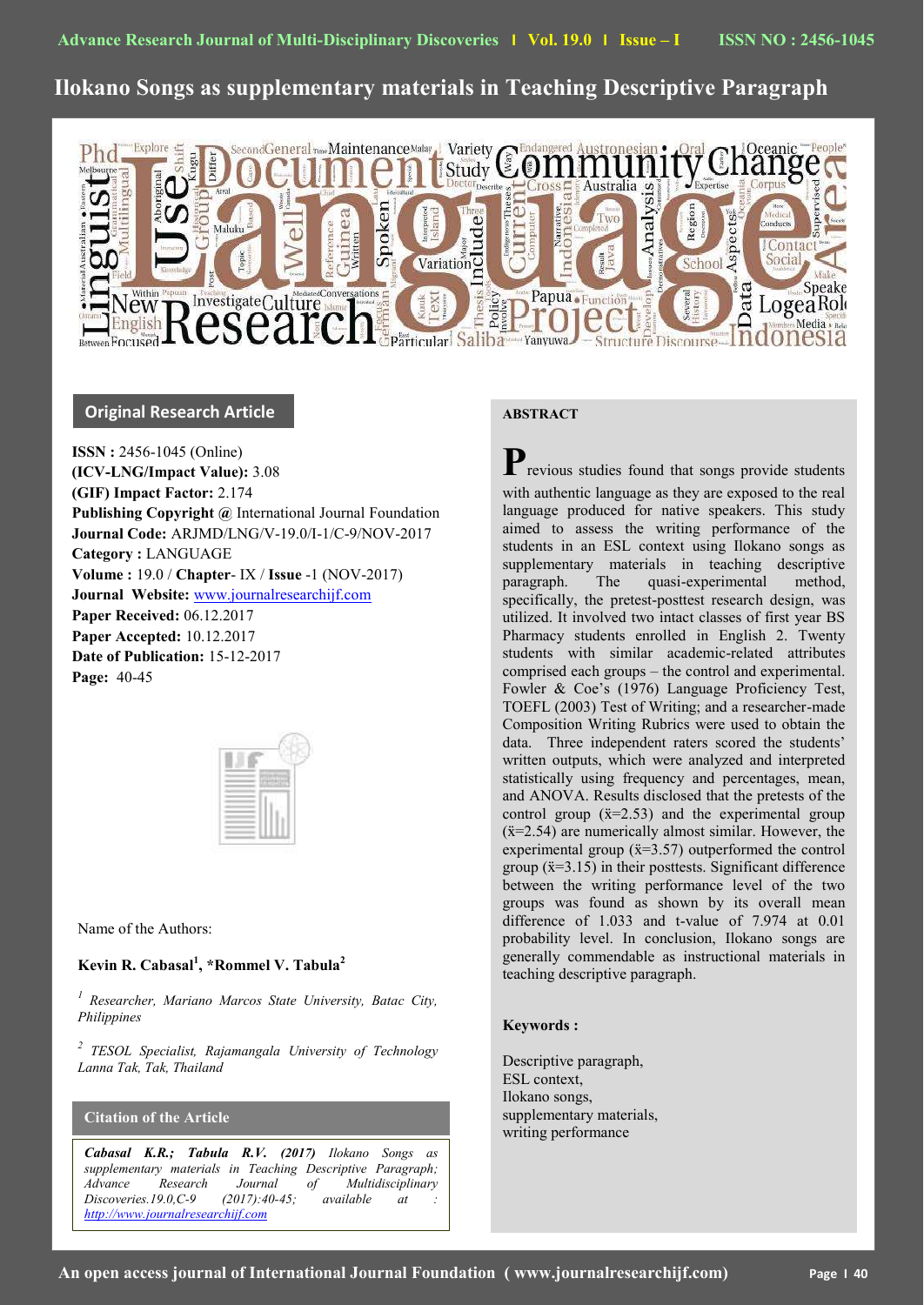## **I. INTRODUCTION**

## **Background**

From the moment language started to evolve, song became an essential part of human existence. Tracing the civilization of men and nations, song performed several functions in praise and worship, ceremonies, celebrations, entertainment, literacy among others. Ancient conquerors used songs to communicate orders among their uneducated armies in conquering the world. Early rhetoricians even utilized songs to govern most illiterate societies. Beyond civilization and culture, songs have been used for education for centuries.

In English as a second or foreign language (ESL/EFL) classroom, songs have been recognized by numerous researchers and teachers as valuable source for language acquisition. Mora (2000) advocated that songs have an affirmative effect on the learners' language acquisition and the capability to retrieve easily the lexical patterns stored in musical memory for oral interaction at the later stage. Abbott (2002) stipulated that songs have the power to motivate learners and the capacity to enrich vocabulary knowledge, develop cultural awareness and transform classes into enjoyable sessions. Rahbar and Khodabakhsh (2013) substantiated that integrating English songs in EFL classes can make learning more enjoyable and bring authentic insights to the classroom environs. Zoghi and Shoari (2015) further accorded that songs can have a significant affirmative effect in language learning.

Inevitably, song is omnipresent in today"s culture; and virtually, it is the soundtrack of learners' lives. Multiple researchers considered songs as a good communicative classroom resource due to the most frequent and meaningful language exposures they provide with the learners. For instance, Li and Brand (2009) displayed how songs can promote pleasurable manner of presenting or reviewing vocabulary, teaching pronunciation, and demonstrating sentence structures and patterns. On the other hand, Arevalo (2010) studied the use of songs to enhance listening and to promote culture in EFL classes. His findings indicated that song integration in language classes can foster listening skills and develops students' awareness about cultural and social issues. In addition, Patel and Laud (2007) designed an experiment in investigating the efficacy of utilizing song lyrics to enhance reading fluency ability of middle school students. The results revealed that the usage of songs can increase learners" reading fluency rates as evident in their posttest compared to their initial pretest ability scores.

#### **Objectives**

This study aimed to assess the writing performance of the students in an English as a Second Language context using Ilokano songs as supplementary materials in teaching descriptive paragraph. Specifically, it sought to purport the following: 1) to determine the level of students" writing performance in the experimental and control groups in the initial and final descriptive paragraphs in terms of content, organization, vocabulary, language use, and mechanics; and 2) to find out the significant difference between the students' performance levels in writing descriptive paragraph in the control and experimental groups.

### **Literature Review**

Several studies across continents reported the benefits found in using songs to enrich learners' retention and recall of vocabulary (Alipour, Gorjian and Zafari, 2012; Koksal, Yagisan and Cekic, 2013; Zoghi and Shoari, 2015), to improve attitudes and social interactions (Lopera, 2003; Brouillette, 2009; Hallam, 2010), to enhance language teaching and learning (Ransdell and Gilroy, 2001; Ara, 2009; Crowther, 2011), and to stimulate brain development (Schlaug, Norton, Overy and Winner, 2005; Barrett, Ashley, Strait and Kraus, 2013). In this sense, the utilization of songs in English language classroom is an effective technique in the teaching-learning process, because it can enliven the learners' cognitive function. In like manner, working with songs can eliminate stressfulness in teaching because it can help teachers maintain a positive and productive environment. Through songs or music integration, the lesson can become more interesting and intrinsically motivating. Moreover, the harmonic atmosphere that music creates would build good rapport between teachers and students. This virtual relationship among them is truly imperative for an effective learning. It enhances the interaction inside the classroom and consequently, empowers the students. Using songs as classroom resource provides interesting classes and offers several opportunities to create innovative activities that attract students" attention and develop dexterity towards foreign language.

Numerous authors in Asia also stated the merits and usage of songs in the classroom such as vocabulary acquisition (Abidin, Mohammadi, Singh, Azman and Souriyavongsa, 2011; Heidari and Araghi, 2015), pronunciation competence (Farmand and Pourgharib, 2013), listening proficiency (Kuswoyo, 2013; Hadian, 2015; Kim and Kang, 2015; Rezaei and Ahour, 2015), reading comprehension (Gorjian, Alipour and Saffarian, 2012) and cultural awareness (Brand, 2007). It is evident in these studies that the utilization of songs in language learning broadens the students" linguistic knowledge and communicative competence and stimulates their cultural awareness. Pan, Brown and Tsay (2013) further demonstrated the efficacy of songs in language classroom through exploring the views of Taiwanese public secondary school EFL teachers in teaching English in Taiwan. Results unveiled that teachers strongly believe in the pedagogical value of songs and firmly adhere in their effectiveness to assist learners' language acquisition.

Apart from these studies that dealt with the innumerable virtues of songs as valuable source for language learning and teaching, Shen (2009) provided theoretical arguments and practical support for using English songs in ELT. What makes a song an impeccable tool for language education are the breadth and depth of its culture and themes, the wealth of its idiomatic and poetic expressions, the richness of its therapeutic functions and other virtues. Since serious writing may bore EFL learners, the many intrinsic merits of songs should be utilized in creative writing (Shen, 2009). In like manner, Paquette and Rieg (2008) concurred that music can be implemented into practical activities in reading and writing. Through exposure to the song lyrics, students learn grammatical structures and enrich their reading and writing skills. In addition, Mol (2009) indicated that there are enthralling lexical or idiomatic expressions and undisclosed stories or messages in the lyrics of songs that provide students an avenue for reflection and discussion. The rebuttal of ideas presented in the group would redound to scientific or technical and imaginative or literary writing. Finally, Neisa (2008) affirmed that music is essential to writing skills because it can manifests explications of any subject through compositions or essays and can arouse creative and imaginative thinking.

The aforementioned literatures have shown how scholars have explored and acknowledged the benefits of integrating music in ESL/EFL teaching and learning. Though they displayed the many intrinsic values of utilizing songs to teach the different aspects of the target language, none of these researches have attempted to explore the meritorious benefits of utilizing local songs to teach paragraph writing. The body of literatures presented was limited to the use of English songs to assist L2 or FL learners with learning English. Accordingly, this research was conducted to support the effect of using songs in teaching descriptive paragraphs to higher education students. Thus, this study contextualized the localization of song usage, which is the Ilokano songs, as the intervention in teaching descriptive paragraph.

**INTERNATIONAL JOURNAL FOUNDATION**

OURNAL

*TERNATIONAL* 

 $\leq$ 

FOUNDATI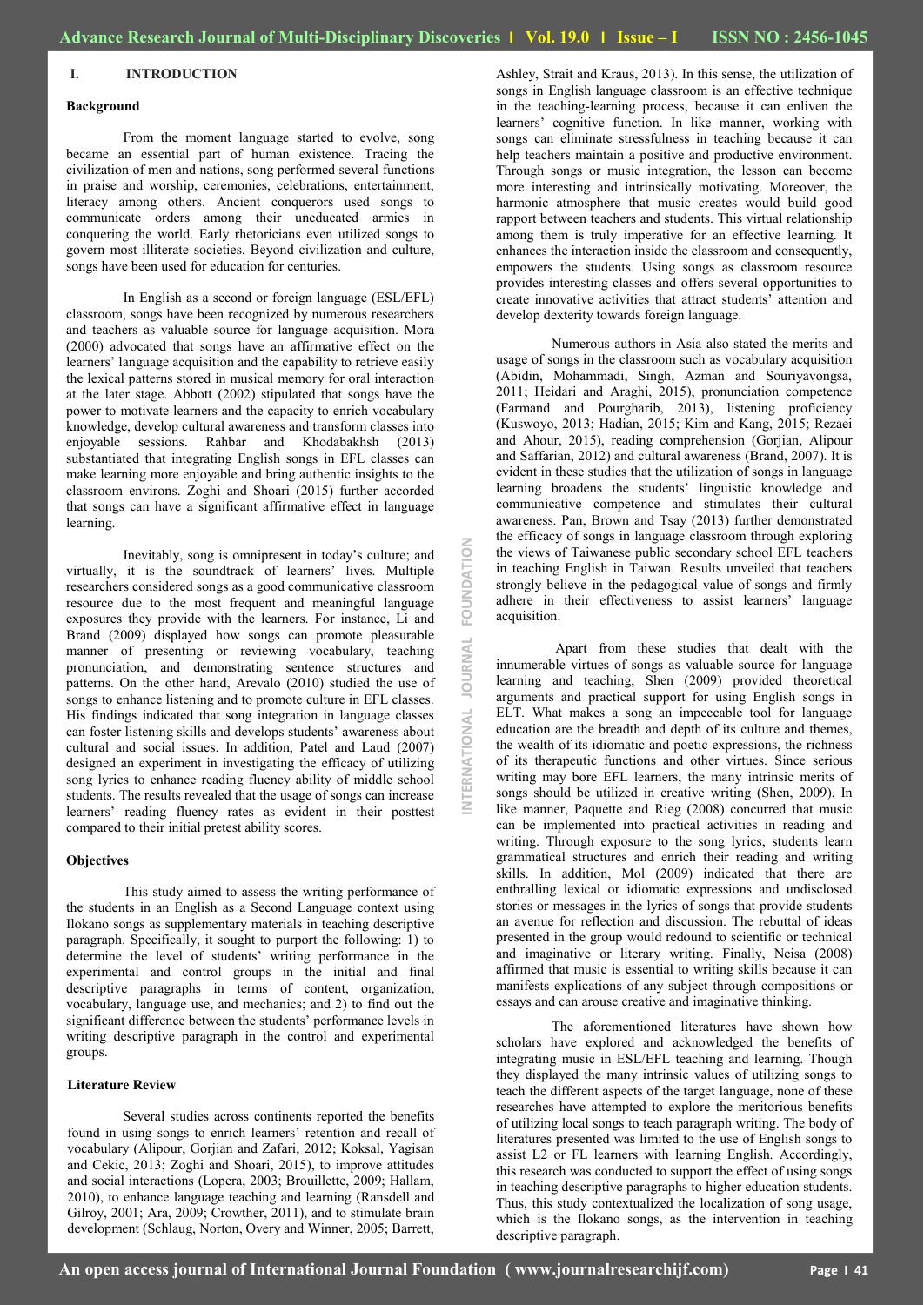**INTERNATIONAL JOURNAL FOUNDATION**NTERNATIONAL JOURNAL FOUNDATION

#### **Framework**

This study was anchored on the Second Language Acquisition Theory elaborated by Corder (1957), Selinker (1972), and Krashen (1980) and the Pragmatic Theory proposed by John Dewey (2012).

SLA as an interdisciplinary field suggests that the acquisition of language is driven solely by comprehensible input or a language that learners can understand. The learners' ability to write descriptive paragraph depends upon the accuracy, fluency and complexity of the language they acquired. The craftsmanship of their written outputs depends on their linguistic knowledge and cultural awareness to the acquired second language. Thus, the Ilokano songs were utilized as vehicle for acquisition and intellectualization of English as their L2 while enriching their linguistic and cultural backgrounds of their L1, the Ilokano language.

The Pragmatic Theory, applied to education, is explained through the philosophy or educational principle of learning by doing. The study tried to elucidate an approach to the teaching of writing descriptive paragraph through the use of Ilokano songs as authentic materials. The participants were exposed to the process approach to writing wherein they were taught the principles of paragraph writing as they experienced crafting descriptive texts at the same time. In the end, the subjects of the study were able to construct descriptive paragraph with refinement of content, organization, vocabulary, language use and proper use of mechanics. In other words, they produced written outputs that meet the standards of effective paragraph through learning by doing with the aid of Ilokano songs as tool for teaching. Thus, they learned the techniques in writing by immersing themselves with different writing activities.

#### **II. MATERIALS AND METHODS**

#### **Research Setting**

The experimental study was conducted during the second semester of academic year 2015-2016, specifically November 2015, at the College of Health Sciences, Mariano Marcos State University, Batac City, Philippines. This educational institution is the first multi-campus state university north of Manila. It is considered as the center of higher education learning and research in the Ilocos region. The campus comprised of six colleges with flagship courses in Agriculture, Agricultural Engineering, Ceramics Engineering, Biology, Mathematics and Information Technology. The College of Health Sciences was considered as the research site because it is where the researcher"s supervising teacher assigned to handle two intact classes of same degree program.

#### **Research Design**

The study employed the quasi-experimental method, specifically, the pretest-posttest research design. This involved two groups of participants – the control group and the experimental group. A pretest was administered to both groups to ensure equality of their entry requirements for the experimental phase. The traditional approach to teaching or lecture method was used for the control group while the experimental group was exposed to the use of Ilokano songs as supplementary materials in teaching descriptive paragraph.

#### **Research Instruments**

The researchers implemented four instruments in gathering the data. The first instrument was a Language Proficiency Test devised by Fowler & Coe (1976). This instrument ensured homogeneity of the sample population. The second one was a descriptive paragraph writing exam based on the TOEFL (2003) Test of Writing. This test included three topics. Each of the participants chose one of the topics for writing a descriptive paragraph. They were suggested to write a minimum of 150 words but not to exceed 250 words. The paragraphs were scored by three interraters who were experts of the field. The third one was a Composition Writing Rubrics to rate the pretest and posttest essays of the subjects. Finally, the lyrics of Ilokano songs, discs and CD player, LCD projector and laptop were utilized as materials in the teaching-learning process.

## **Respondents of the Study**

The subjects considered in this study were the two sections of first year BS in Pharmacy students of the Mariano Marcos State University. They were heterogeneously enrolled in English 2 (Writing in the Discipline) during the second semester of the school year 2015-2016. The BS Pharm-1B was chosen as the control group while the BS Pharm-1C was considered as the experimental group. The selection of the subjects was based on their Final Grade in English 1 (Study and Thinking Skills in English) and their ratings in Language Proficiency Test as comparability requirements. The ranking method was used to match the subjects in both groups. Twenty students comprised the control group; and another 20 students comprised the experimental group. Students, who failed to complete the experimental phase and with extreme grades and ratings were not included in the study.

## **Research Ethics Protocol**

The researchers complied with the research ethics protocol by seeking clearance from the university ethics review board. Documents to conduct the study were presented to the research ethics committee for approval. Having cleared to pursue the research, the authors explained to the participants the nature, objectives, advantages and risks of their participation. In the informed consent, both of them agreed upon the terms and conditions to participate the study. Thus, the subjects considered for the experimental study were those who assented to the informed consent.

## **III. STATISTICAL ANALYSIS AND GRAPHICAL PRESENTATION**

The data were treated statistically through mean and ANOVA. Mean was used to determine the level of writing performance of the two groups of subjects in their pretests and posttests. On the other hand, ANOVA was utilized to ascertain the significant difference between the scores of the participants in both pretest and posttest.

| Performance                                                | <b>Control Group</b> |                                     | <b>Experimental</b><br>Group |                             |
|------------------------------------------------------------|----------------------|-------------------------------------|------------------------------|-----------------------------|
| <b>Indicators</b>                                          | Mean                 | <b>Descriptive</b><br>Mean<br>Value |                              | <b>Descriptive</b><br>Value |
| Content                                                    | 2.68                 | Good                                | 2.75                         | Good                        |
| Organization                                               | 2.5                  | Fair                                | 2.43                         | Fair                        |
| Vocabulary                                                 | 2.52                 | Fair                                | 2.58                         | Fair                        |
| Language<br>Use                                            | 2.6                  | Fair                                | 2.6                          | Fair                        |
| Mechanics                                                  | 2.33                 | Fair                                | 2.32                         | Fair                        |
| <b>Overall</b>                                             | 2.53                 | Fair                                | 2.54                         | Fair                        |
| Legend:<br>$4.21 - 5.00$<br>$3.41 - 4.20$<br>$2.61 - 3.40$ |                      | Excellent<br>Very Good<br>Good      |                              |                             |

*1.81 – 2.60 Fair*

## **Table 1. Level of writing performance in the pretest of the control group and experimental group**

**An open access journal of International Journal Foundation ( www.journalresearchijf.com) Page I 42**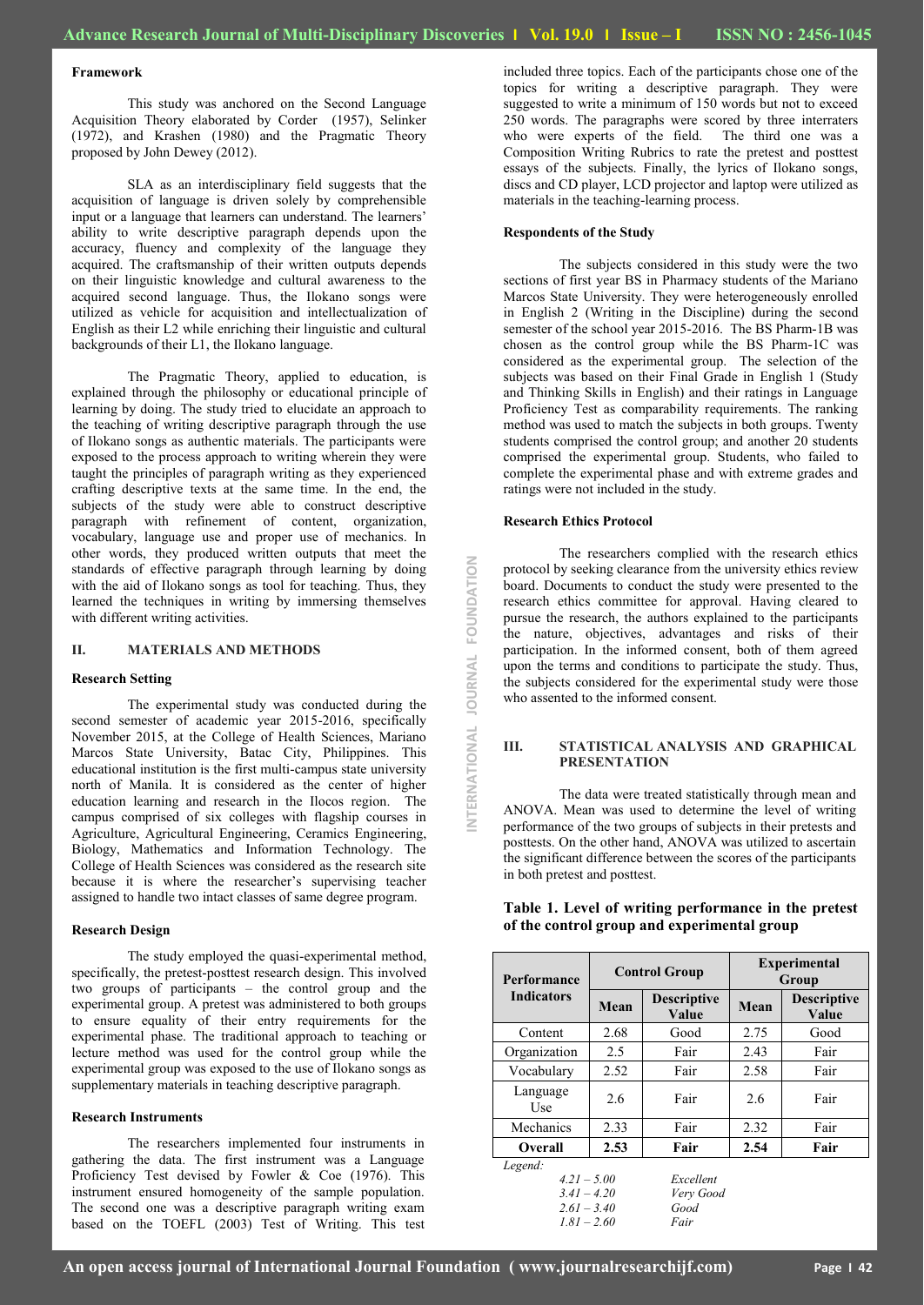**INTERNATIONAL JOURNAL FOUNDATION**

NTERNATIONAL JOURNAL

FOUNDATION

**Table 2. Writing performance in the posttest of the control group and experimental group Performance Control Group Experimental Group**

| <b>Indicators</b>      | Mean<br><b>Descriptive</b> |           | Mean<br><b>Descriptive</b> |           |
|------------------------|----------------------------|-----------|----------------------------|-----------|
|                        | Value                      |           |                            | Value     |
| Content                | 3.23                       | Good      | 3.77                       | Very Good |
| Organization           | 3.12                       | Good      | 3.57                       | Very Good |
| Vocabulary             | 3.13                       | Good      | 3.6                        | Very Good |
| Language Use           | 3.13                       |           | 3.57                       | Very Good |
| Mechanics              | 3.13                       |           | 3.35                       | Good      |
| 3.15<br><b>Overall</b> |                            | Good      | 3.57                       | Very Good |
| Legend:                |                            |           |                            |           |
| $4.21 - 5.00$          |                            | Excellent |                            |           |
| $3.41 - 4.20$          |                            | Very Good |                            |           |
| $2.61 - 3.40$          |                            | Good      |                            |           |
| $1.81 - 2.60$          |                            | Fair      |                            |           |
| $1.00 - 1.80$          |                            | Poor      |                            |           |

**Table 3. Significant difference between the mean ratings of control group and experimental group** 

| <b>Performance</b><br><b>Indicators</b> | Md    | t-value | Significance |
|-----------------------------------------|-------|---------|--------------|
| Content                                 | 1.017 | 7.949   | $0.000*$     |
| Organization                            | 1.133 | 7.392   | $0.000*$     |
| Vocabulary                              | 1.017 | 6.376   | $0.000*$     |
| Language Use                            | 0.967 | 9.006   | $0.000*$     |
| Mechanics                               | 1.033 | 5.929   | $0.000*$     |
| <b>Overall</b>                          | 1.033 | 7.974   | $0.000*$     |

*\*Significant at 0.01 probability level (2-tailed)*

### **IV. RESULTS and DISCUSSIONS**

The study hypothesized that there is no significant difference between the writing performance levels of the students who were exposed to Ilokano songs as supplementary materials in writing descriptive paragraph and the students who received the normal instruction.

## **Level of Writing Performance of the Control Group and Experimental Group in their Pretests and Posttests**

To begin with, the Final Grade of the students in English 1 (Study and Thinking Skills) from the two intact classes were obtained, ranked and matched before the conduct of the study. It was found that the general weighted averages of the two groups of participants registered at 1.91 (see Appendix). This means that they are perfectly matched regarding grades in their previous subject in English.

Another entry requirement for the experimental phase was the rating of the participants in their Language Proficiency Test, which was administered after seeking their informed consent and after setting the standards for the experimental study. Results showed that both groups obtained a mean score of 27 which means Average. It could be inferred that the two intact classes are comparable and have equal attributes with regards to proficiency in the English language.

As shown in Table 1, the pretests of the control group and the experimental group in writing descriptive paragraph are numerically almost similar as evidenced by their means of 2.53 and 2.54, respectively. This means that the two groups are generally and equally Fair in writing before the experimental stage. This result implies that the students have not yet fully developed their passion in writing descriptive paragraph due their inadequate knowledge on mechanics, insufficient skill in organizing ideas, limited vocabulary, and deficient language use.

When taken singly, all the five performance indicators of both groups are equal in terms of descriptive interpretations. Of the five indicators, it emerged that the content of their written outputs is the highest with the mean scores of 2.68 for the control group and 2.75 for the experimental group described as Good. This means that both groups of subjects performed similarly in terms of content.

Furthermore, Table 1 reveals that organization, vocabulary, language use and mechanics were rated Fair equally for both control group and experimental group. Whereas the control group was rated 2.5, 2.52, 2.6, and 2.33 respectively, the experimental group garnered the respective means of 2.43, 2.58, 2.6, and 2.32.

In Table 2, it indicated that there is a remarkable difference between the posttest mean ratings of the two groups of subjects. It could be gleaned on the table that the experimental group outperformed the control group in their posttest. Comparing the results of the posttests, the overall mean (3.57) of the experimental group interpreted as Very Good is relatively higher than the composite mean (3.15) of the control group described as Good. This result implies that the experimental group received higher amount of learning in their posttest. This indicates that the use of Ilokano songs as supplementary materials to teach descriptive paragraph has a very good effect to the learners. The result of this study jives with the tenet of Paquette and Rieg (2008) that integrating experiences with music in the classroom supports English language learners' literacy development. The findings further provide supports to the claim of Zoghi and Shoari (2015) that song utilization in an EFL class can have a significant affirmative effect in language learning. Moreover, it strengthens the thoughts of Ransdell and Gilroy (2001) that employing songs in language teaching accelerates the process of language learning.

Of the five indicators of writing performance, content obtained the highest rating for both groups registering 3.77 or Very Good for the experimental and 3.23 or Good for the control. This implies that the written outputs of the two groups are substantial. However, the higher rating of the experimental group manifests better learning experience they have received during the teaching-learning process. This means that the usage of songs as authentic materials possesses valuable effects in teaching students to organize a content-wise descriptive paragraph. The findings of the study reinforce the assertion of Abbott (2002) and Abdolmanafi-Rokni and Ataee (2014) that songs have the power to enrich the different components of language such as content and organization which was found by Wenyu and Qiufang (2002) in their study on the influence of L1 thinking in L2 writing. The intrinsic merits of songs in the content, organization, vocabulary and language use in descriptive writing also strengthens the theoretical argument of Shen (2009) that songs are effective tools in writing creative works. The results also complement the proposition of Paquette and Rieg (2008) that students" writing skills are enhanced when songs are implemented in the teaching process because of the learners" exposure to the themes and grammatical structures of the language.

On the other hand, mechanics came out as the least rated dimension of writing in the experimental group with a mean rating of 3.35 or Good. The result may be due to the absurdity and deviation on the use of punctuation marks and capitalization in the lyrics of the songs. In the case of control group, organization garnered the lowest rating of 3.12 interpreted as Good. This means that organizing thoughts into words and sentences seemed difficult in the posttest of the control group. The weakness of the experimental group in mechanics and the flaw of the control group in organization seem congruent to the findings of Wenyu ang Qiufang (2002)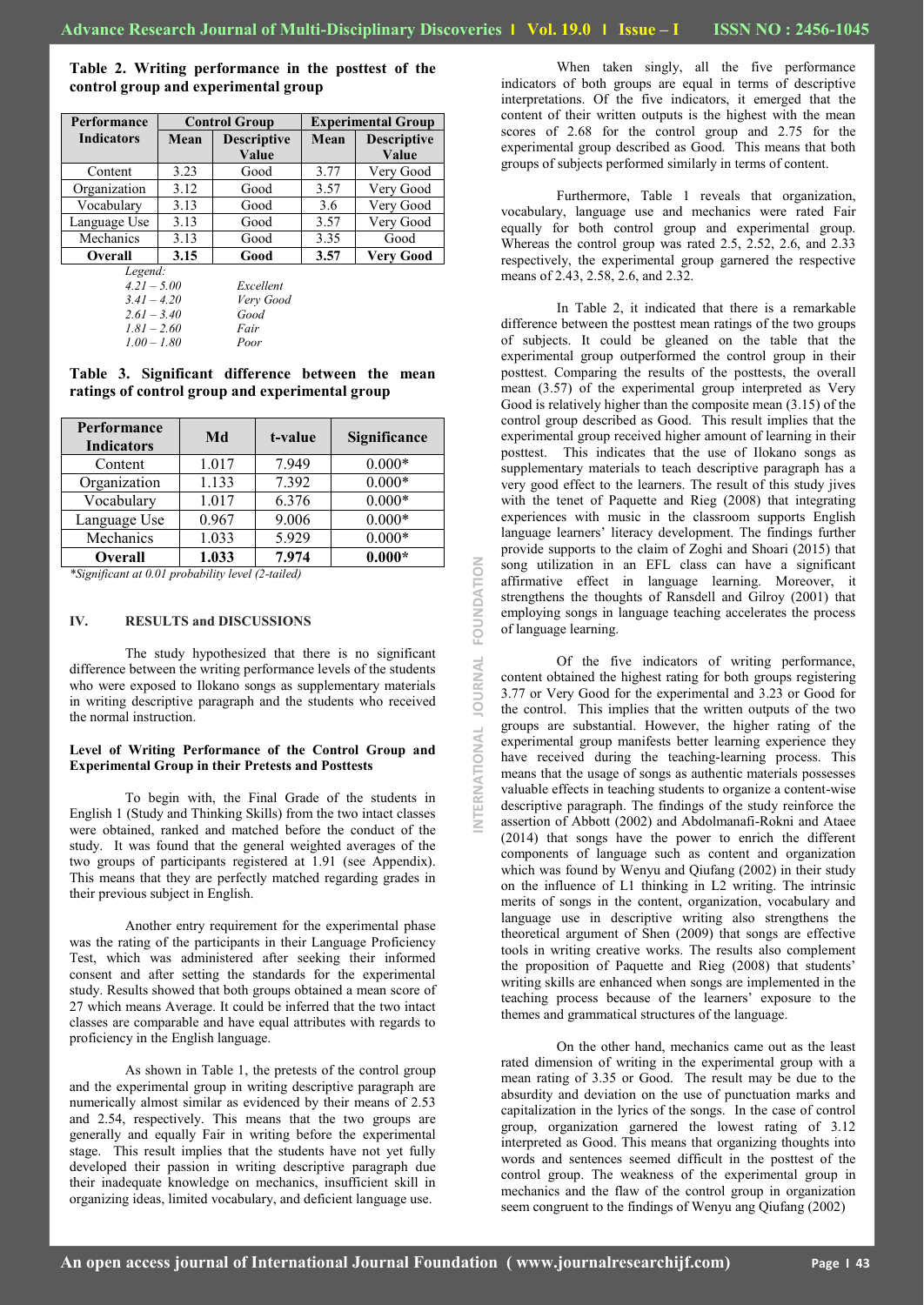that the measured difficulties of Chinese students in writing were mostly vocabulary, language use, and mechanics.

### **Significant Difference between the Writing Performance Mean Scores of the Control Group and Experimental Group**

To commence the problem, the data were subjected to Analysis of Variance to determine the significant difference between the performance mean scores of the two groups of subjects.

As indicated in Table 3, there exists a significant difference between the writing performance level of the control group and the experimental group as manifested by its overall mean difference of 1.033 and t-value of 7.974 at 0.01 level of significance. Given that overall, there is a significant difference between the performance mean scores of the two groups, it follows that the content, organization, vocabulary, language use, and mechanics of their written outputs are also significantly different at 0.01 probability level with their respective mean differences of 1.017, 1.133, 1.017, 0.967, and 1.033. This implies that the intervention used in the experimental study is effective. Thus, the null hypothesis that there is no significant difference between the students' performance level in writing descriptive paragraph in the control and experimental groups is rejected.

The use of Ilokano songs as supplementary materials in teaching descriptive paragraph has been proven as effective in this study. The efficacy of the intervention supports the contention of Saslow, Ascher and Notarprieto (2007) that songs do not only improve teaching-learning encounter but also reinforce vocabulary, grammar and other aspects of the English language. In congruence, Li and Brand (2009) stated that music is a good way of teaching vocabulary, language use and meaning because the unknown words will create a sense of curiosity in the learners. Eventually, the participants' ability to write very good descriptive paragraph also boosts the claim of Neisa (2008) that music is essential to writing skills because it can arouse creative thinking and assist in the explications of subject for writing.

In this study, the use of Ilokano songs as supplementary materials in teaching descriptive paragraph was the core of the experimental research inquiry. Its limitations were based primarily on the nature of purposive sampling and the difficulty of random selection. The availability and convenience of the subjects, who are first year BS in Pharmacy students enrolled in English 2 (Writing in the Discipline), limited the sampling substantially.

To avoid threats to validity and reliability, each class was provided with the same amount of teaching-learning experience. Both classes: 1) had similar learning schedule (that is, 3:00-4:00 P.M., MWF, for the control class; and 4:00- 5:00 P.M., MWF, for the experimental class; 2) had received similar number of teaching hours (one hour each meeting) and met three times a week; 3) had been taught similar writing lessons and had been given similar classroom activities; 4) had been given similar writing prompts/tasks; 5) had followed similar rhetorical writing pattern (descriptive); 6) had used similar writing materials (black/blue-inked pen and 8.5" x 13" coupon bond); 7) had created equal number of essay drafts (1 rough draft and 1 final draft); and 8) had been handled by the same teacher, who is the main author of this study. Similar rubrics were used to assess and score/grade students" descriptive paragraphs. Moreover, the drafts were rated/scored by three independent trained teacher-raters from the same college.

To handle halo effect on rating/scoring, the subjects were instructed not to write their real names on their drafts. Instead, student identification numbers were used in their papers for objectivity and ethical considerations. As regards

rating of drafts, the researchers were not involved in this activity.

## **V. CONCLUSION**

The following conclusions were drawn in light of the findings of the current study. First, the experimental group"s improved performance from the pretest relative to posttest was an indication that the Ilokano song intervention was effective. Second, the lower level of writing performance of the control group in their posttest was a manifestation that they were not able to write well-crafted outputs when the teacher used normal instruction that lack novelty and appeal. Lastly, there was a significant difference between the two groups of participants in their ability to produce descriptive paragraphs. The experimental group exhibited more interest in writing than the control group as reflected by the findings of the study. Students produced better written outputs when the lessons used Ilokano songs that they are familiar with, those that they could easily comprehend, and those that they found appealing in melody and tempo. In conclusion, Ilokano songs are generally commendable as instructional materials in teaching descriptive paragraph. Thus, the findings yielded in this study affirmed the theoretical assertions of Zoghi and Shoari (2015), Abbott (2002) and Mora (2000) that songs have significant effects on the students" language learning, especially in the components of descriptive writing, which Shen (2009), Paquette and Rieg (2008), and Neisa (2008) ignited in their studies.

## **REFERENCES :**

**INTERNATIONAL JOURNAL FOUNDATION**NTERNATIONAL JOURNAL FOUNDATION

- **[1] Abbott M. (2002).** Using music to promote L2 learning among adult learners. TESOL Journal, 2002;11(1):10-17.
- **[2] Abdolmanafi-Rokni SJ, Ataee AJ.** The effect of background music on vocabulary recall and retention of children learning English as a foreign language. International Journal of Basic Sciences and Applied Research, 2014;3(8):491-495.
- **[3] Abidin, MJ, Pour-Mohammadi M, Singh KKB, Azman R, Souriyavongsa T.** The effectiveness of using songs in YouTube to improve vocabulary competence among upper secondary school studies. Theory and Practice in Language Studies, 2011;1(11):1488-1496.
- **[4] Alipuor M, Gorjian B, Zafari I.** The effects of songs on EFL learners" vocabulary recall and retention: The case of gender. Advances in Digital Multimedia, 2012;1(3):140-143.
- **[5] Ara,S.** Use of songs, rhymes and games in teaching English to young learners in Bangladesh. The Dhaka University Journal of Linguistics, 2009;2(3):161-172.
- **[6] Arevalo EAR.** The use of songs as a tool to work on listening and culture in EFL classes. Cuadernos de Linguistica Hispánica, 2010;15:121-138.
- **[7] Barrett,KC, Ashley R, Strait DL, Kraus N.** Art and science: How musical training shapes the brain. Frontiers in Psychology, 2013;4:1-13.
- **[8] Brand M.** Music, Asia, and English: Use of pop-songs in ESL instruction. Asia-Pacific Journal for Arts Education, 2007;5(2):66-75.